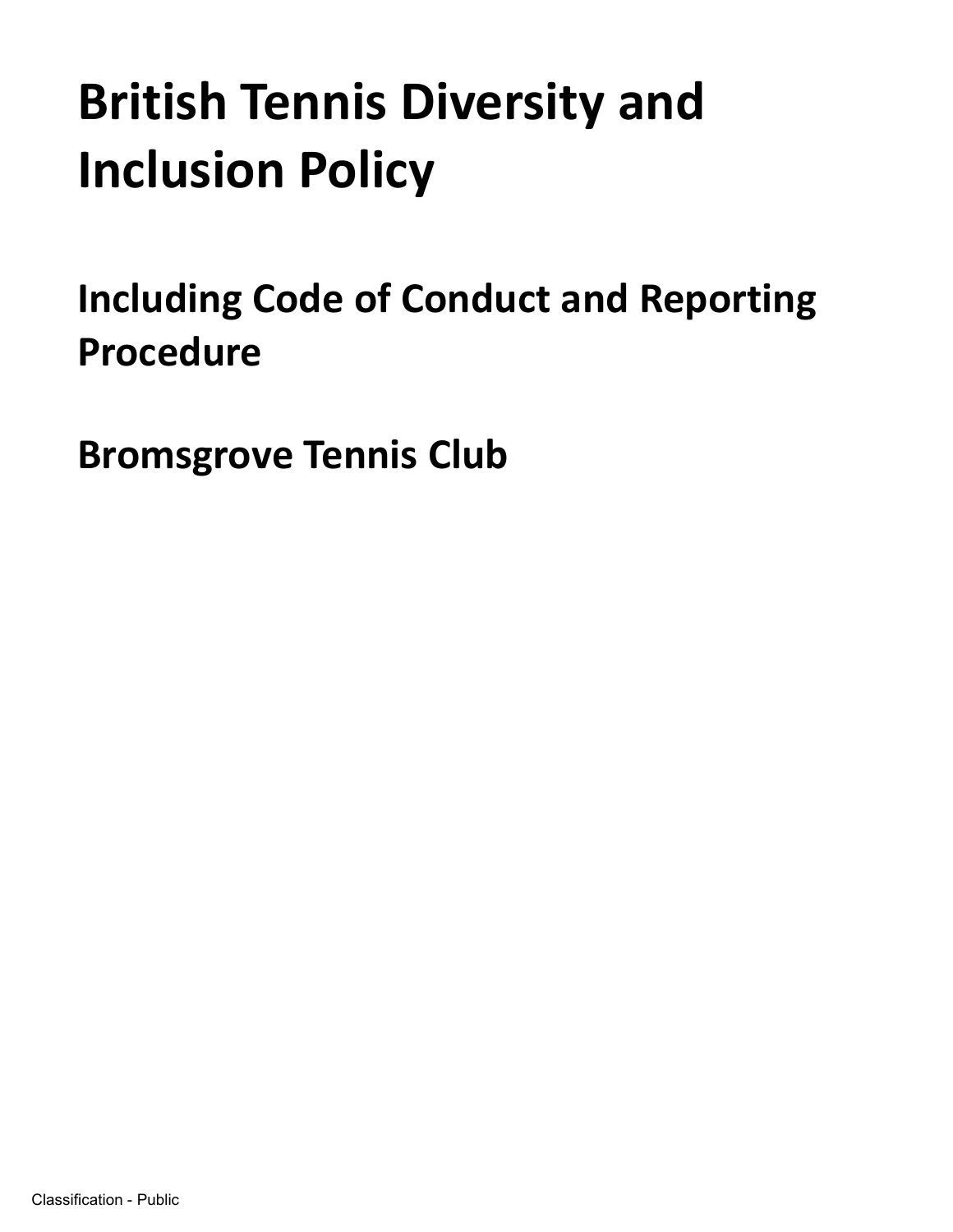# **Concern Reporting Procedure**

Anyone who has concerns that they or someone else is being discriminated against or has been a victim of discriminatory language or behaviour should:

| <b>Respond</b> | Listen carefully to what the person is telling you. Do not interrupt; keep questions to a<br>minimum; do not promise to keep the information secret                                   |                                                                                                         |
|----------------|---------------------------------------------------------------------------------------------------------------------------------------------------------------------------------------|---------------------------------------------------------------------------------------------------------|
| <b>Refer</b>   | Is someone in immediate danger?                                                                                                                                                       |                                                                                                         |
|                | <b>YES</b>                                                                                                                                                                            | <b>NO</b>                                                                                               |
|                | Call the police (999)                                                                                                                                                                 | Talk to the club's Welfare Officer in confidence                                                        |
|                |                                                                                                                                                                                       | Martin German mrmgerman@hotmail.com; Talk to                                                            |
|                | <b>THEN</b>                                                                                                                                                                           | the LTA Safeguarding Team * (020 8487 7000) as                                                          |
|                |                                                                                                                                                                                       | soon as possible [Mon-Fri, 9am-5pm]. If the                                                             |
|                |                                                                                                                                                                                       | Safeguarding Team is unavailable and you want                                                           |
|                |                                                                                                                                                                                       | advice before the next working day, call the NSPCC<br>(0808 800 5000) or Parent Line Scotland (0800 028 |
|                |                                                                                                                                                                                       | 2233) if your concerns is about a child.                                                                |
|                |                                                                                                                                                                                       | If your concern us about an adult ask them for                                                          |
|                |                                                                                                                                                                                       | details of your Local Authority Adult Social Care                                                       |
|                |                                                                                                                                                                                       | Services.                                                                                               |
|                |                                                                                                                                                                                       | Hate crime can alternatively be reported through                                                        |
|                |                                                                                                                                                                                       | True Vision at www.report-it.org.uk                                                                     |
|                |                                                                                                                                                                                       |                                                                                                         |
| <b>Record</b>  | Write an objective account of your concerns immediately using the Reporting a Concern Form<br>found on the safeguarding page. Send it to the Safeguarding Team within 48 hours of the |                                                                                                         |
|                |                                                                                                                                                                                       |                                                                                                         |
|                | concern/disclosure (safeguarding@Ita.org.uk)                                                                                                                                          |                                                                                                         |
|                | Handling a concern/disclosure can be emotionally difficult. If you would like to talk to someone                                                                                      |                                                                                                         |
|                | after making a concern/disclosure, contact the LTA Safeguarding Team by phone 020 8487 7000<br>or email safeguarding@Ita.org.uk                                                       |                                                                                                         |
|                |                                                                                                                                                                                       |                                                                                                         |
|                |                                                                                                                                                                                       |                                                                                                         |

Tennis Wales Safeguarding Lead (029 2046 3335) Tennis Scotland Safeguarding Lead (0131 444 4154).

(See appendix C for more details on what to do if a disclosure from a child or adult at risk is made to you)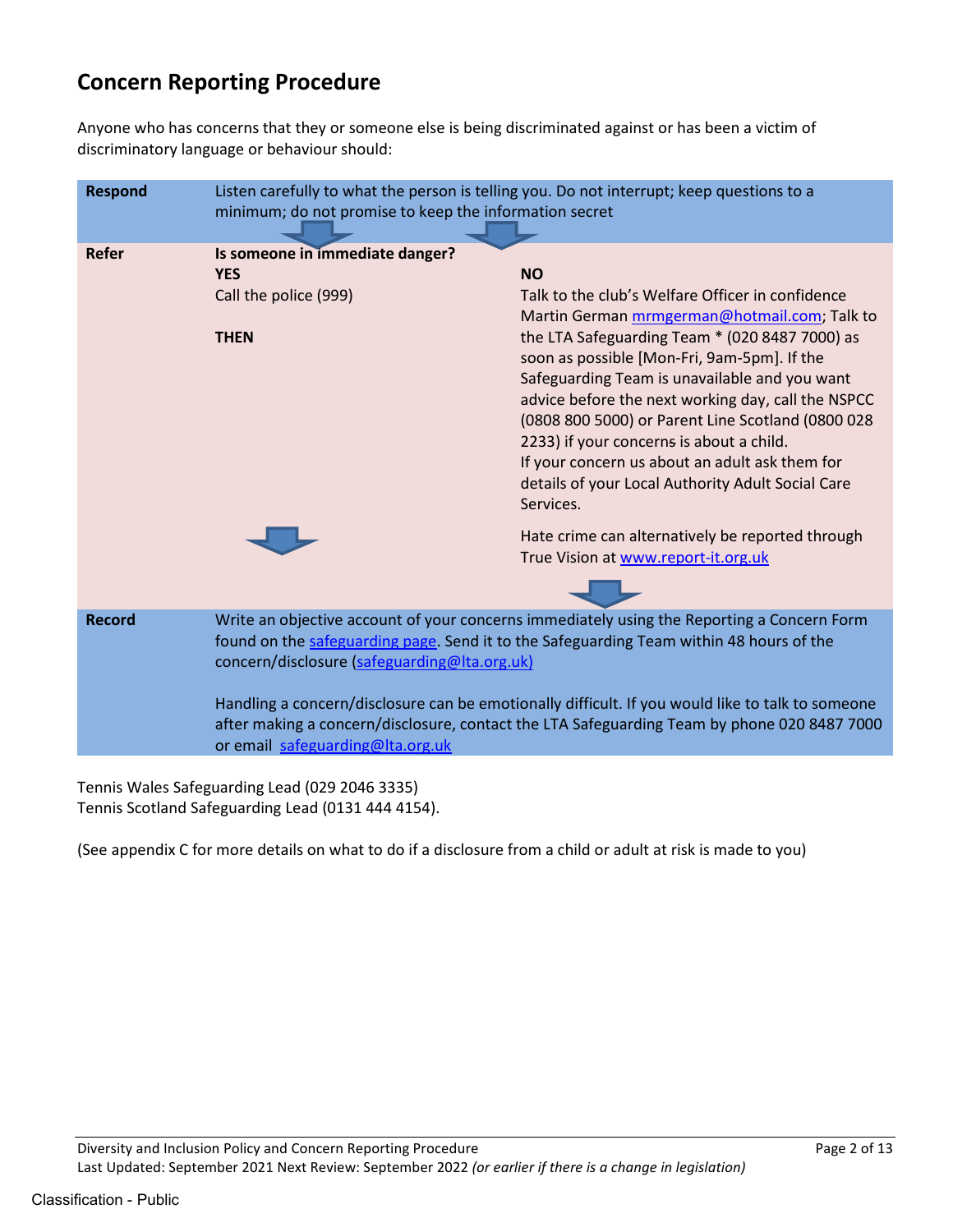### **Diversity and Inclusion in Bromsgrove Tennis Club**

This Policy sets out our commitment and includes our Safe and Inclusive Standards, Code of Conduct (page 8) and Reporting Procedure (page 2) and it supports our overall aims for diversity and inclusion that are to ensure that:

- Tennis is diverse and inclusive
- Diversity and inclusion are embedded in our club's culture and our behaviours
- We create a culture where inclusive leadership thrives
- We take a proactive approach using positive action to ensure that communities and individuals are valued and able to achieve their full potential.

To achieve these aims we believe that everyone involved in Tennis has a vital role to play in promoting diversity and inclusion and we ask everyone to become Safe and Inclusive Tennis Champions – proactively promoting Safe and Inclusive tennis and taking action against all forms of discrimination.

We are proud to have a Diversity and Inclusion Policy that demonstrates our commitment to making tennis diverse and inclusive. The commitment to Diversity and Inclusion is upheld by all - Lawn Tennis Association (LTA), Tennis Scotland, Tennis Wales and the Tennis Foundation.

These commitments are fully supported by the Bromsgrove Tennis Club Committee.

Together we can make a positive difference to people from different backgrounds to participate in Tennis at our club.

Thank you.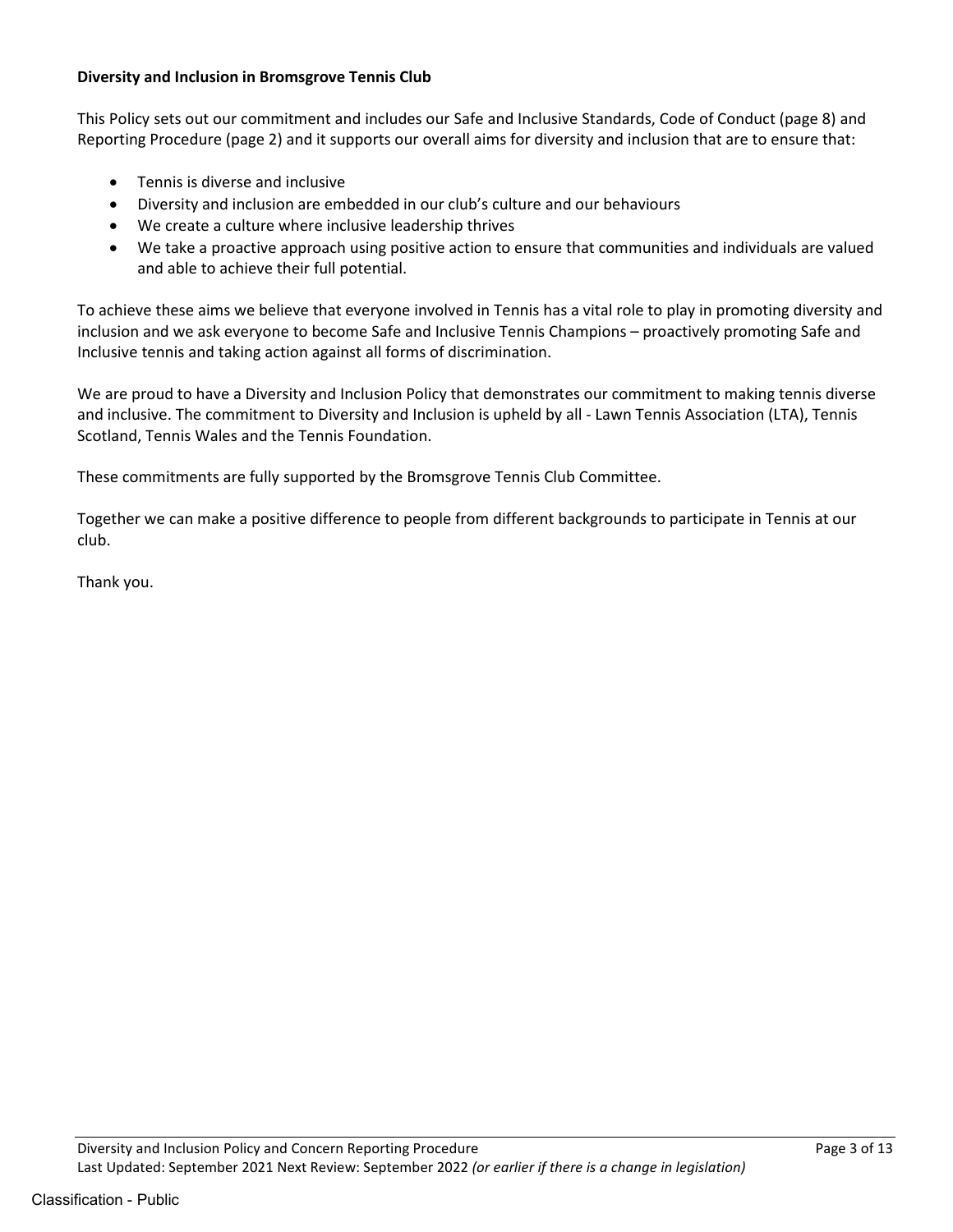### **Diversity and Inclusion Policy**

# **1. Policy Statement**

This Diversity and Inclusion Policy, Standards, Code of Conduct and Reporting Procedure are applicable to Bromsgrove Tennis Club and is based on similar policies of:

- The Lawn Tennis Association (LTA)
- Tennis Scotland
- Tennis Wales
- The Tennis Foundation.

As a club we contribute actively to enable more people to play tennis more often, in a manner that it is safe, inclusive, and fair. This applies regardless of a person's age, disability, gender reassignment status, sex, marital or civil partnership status, pregnancy or maternity, race, sex, sexual orientation, religion, race or sexual orientation, socio-economic status or any other background.

We recognise that many concerns and/or disclosures may have both safeguarding and diversity and inclusion elements to them. This policy reflects this through its reporting procedures, which replicate the safeguarding concern reporting procedures.

This Policy strives to minimise risk and support our venue, programmes, events and individuals to deliver and experience a positive tennis experience for everyone. The Reporting Procedures in page 2 outlines how to respond to safeguarding or discrimination concerns/disclosures.

# **2. Use of Terminology**

We have adopted the following definitions to explain our approach to diversity and inclusion in tennis:

**Discrimination** – treating someone in a less favourable way and causing them harm, because of their age, disability, gender reassignment, marriage or civil partnership, pregnancy or maternity, race, religion or belief, sex or sexual orientation

**Diversity** – acknowledging, celebrating and respecting the differences between groups of people and between individuals. We will work to ensure that people can be assured of an environment in which their rights, dignity and individual worth are respected, and in particular that they are able to enjoy their sport without the threat of intimidation, victimisation, harassment or abuse.

**Harassment** – unwanted conduct related to a relevant protected characteristic, which has the purpose or effect of violating an individual's dignity or creating and intimidating, hostile, degrading, humiliating or offensive environment for that individual or creates an intimidating, hostile, degrading, humiliating or offensive environment. The focus is on the perception of the complainant not the intent of the perpetrator. Employees can complain of behaviour they find offensive even if it is not directed at them.

**Inclusion** – ensuring that tennis is equally accessible to any member of the community so they can be fully involved in whatever capacity they choose; and that they are supported to achieve their potential in any capacity e.g. player, employee, volunteer, coach or official. We will work to ensure that people have a genuine and equal opportunity to participate to the full extent of their own ambitions and abilities, that they feel respected and valued and are not singled out, with regard to their age, disability, gender reassignment status, sex, marital or civil partnership status,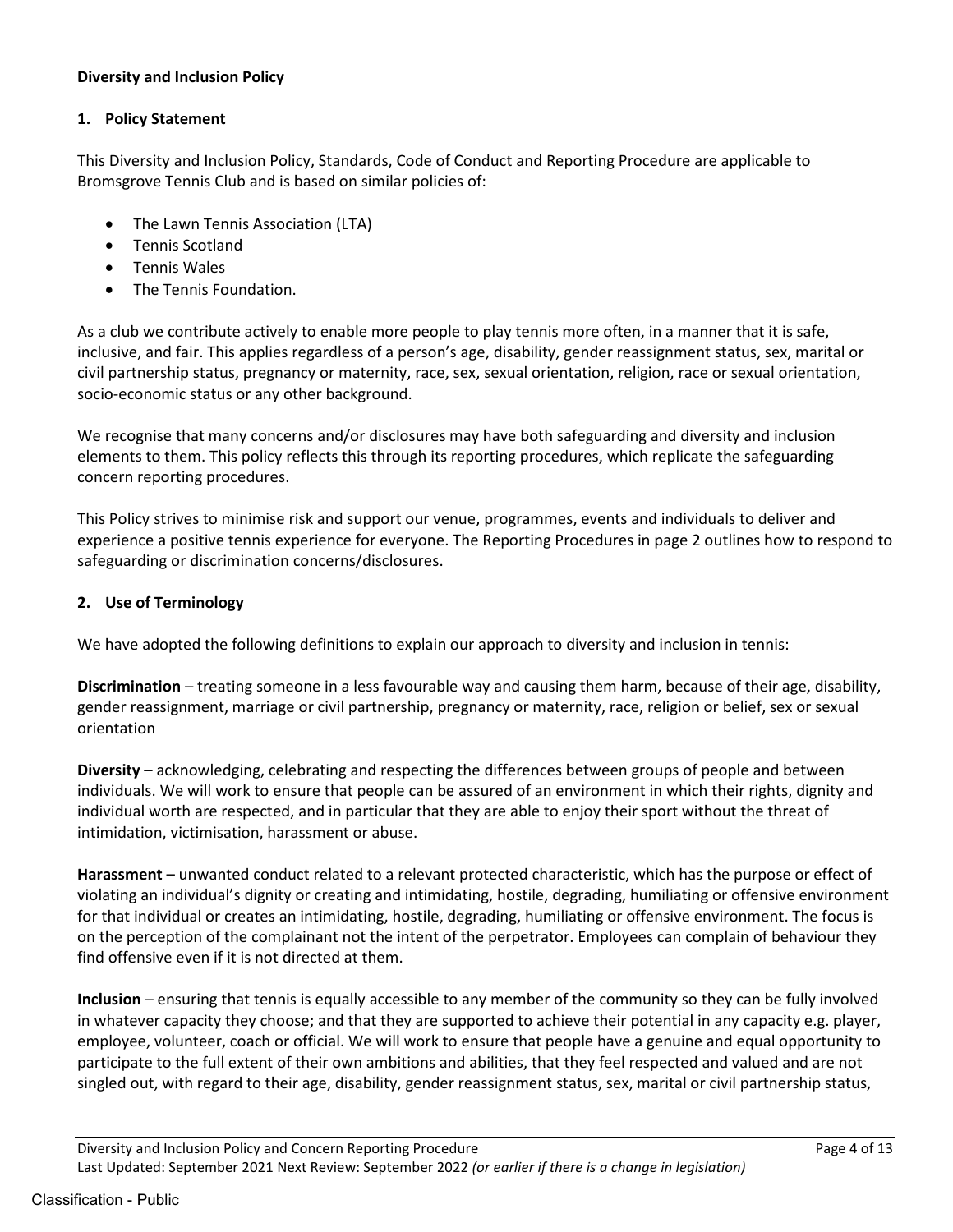pregnancy or maternity, race, sex, sexual orientation, religion, race or sexual orientation, socio-economic status or any other background.

**Positive action** – Bromsgrove Tennis Club is committed to taking positive steps to counteract the effects of physical or cultural barriers – whether real or perceived – that restrict the opportunity for all sections of the community to participate equally and fully. We will ensure that we institute, support or contribute to appropriate measures or initiatives that enable access to tennis and participation in associated activities by people from any group that is under-represented in tennis or has difficulty accessing it and that they can do so with dignity or without being singled out.

(See Appendix A for full glossary of terms)

#### **3. Scope**

Bromsgrove Tennis Club has direct safe and inclusive responsibility for:

- Staff, consultants, coaches and officials they employ;
- Volunteers, including board members and councillors they recruit;
- Venues they own;
- Events and programmes they run; and
- Ensuring all accreditation requirements are met by accredited coaches, officials and venues.

We recommend and support the development of good diversity and inclusion practice to:

- Accredited coaches, officials and venues;
- Players, parents and carers;
- Volunteers recruited by other organisations;
- Venues hired by or on our behalf
- Club Events.

This Policy is in line with national legislation (see appendix B for details of the relevant legislation) and applicable to our club, specifically to every person and place that we have direct safe and inclusive responsibility for.

#### **4. Responsibility for implementation of the Diversity and Inclusion Policy**

# **Diversity and inclusion is everyone's responsibility: not responding to discriminatory or unacceptable language and behaviour is not an option.**

- The club's Committee and Chair have overall accountability for this Policy and Reporting Procedure, for being the strategic lead on diversity and inclusion and for ensuring compliance with the relevant legislation (see Appendix for details).
- The club's chair Stephen Jones and Welfare Officer Martin German have overall responsibility for implementation of the policy.
- The Chair and Welfare Officer of the club are responsible for updating this Policy and Reporting Procedure in line with legislative and organisational developments; and develop a strategic and proactive approach to diversity and inclusion and respond to discrimination concerns.
- The Bromsgrove Tennis Club's Welfare Officer Martin German is responsible for supporting the club to identify where diversity and inclusion support is required; to implement safe and inclusive procedures;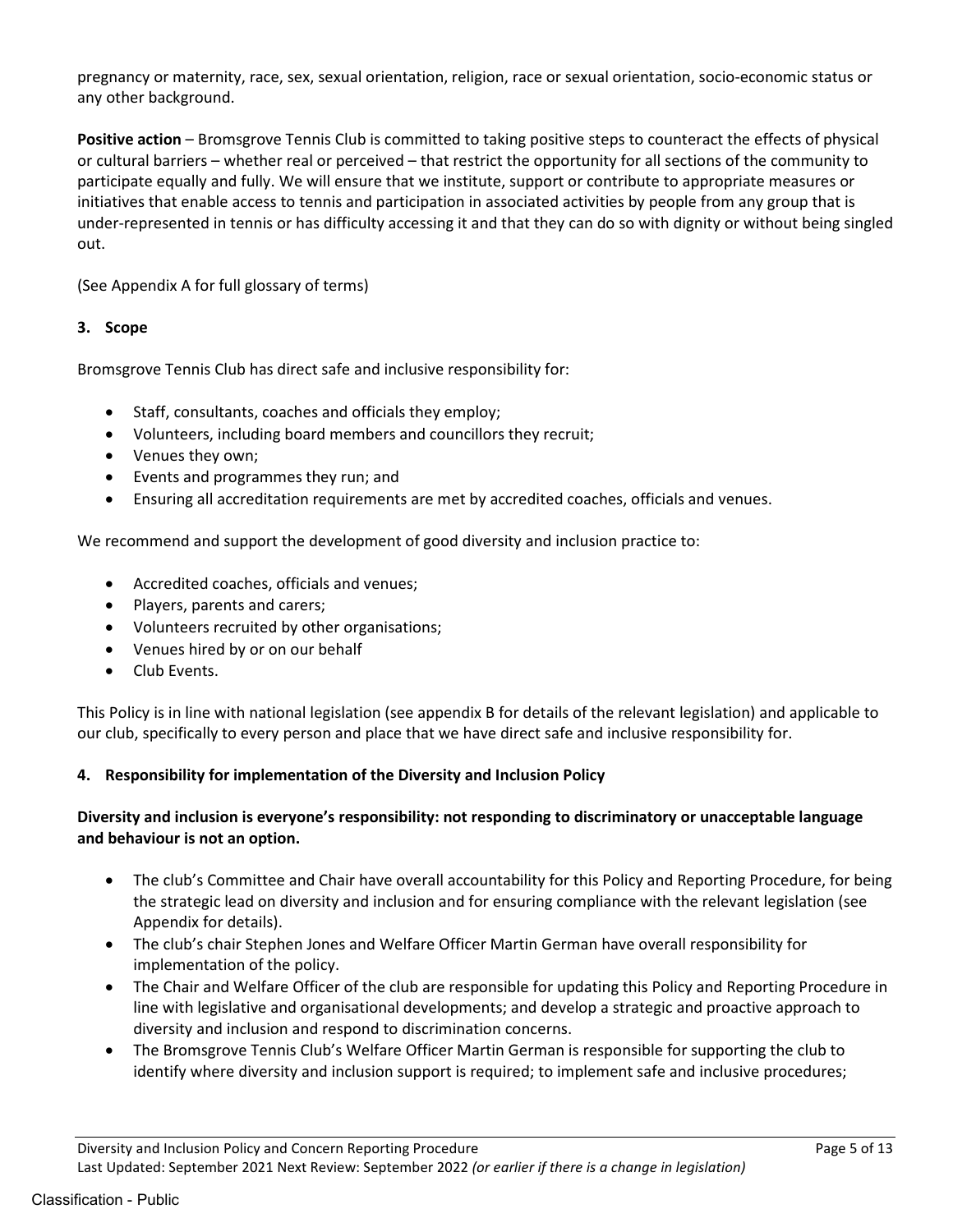promote diversity and inclusion principles, including the Safeguarding and Reporting Procedure, to all the venues they manage, programmes, events and individuals including players, parents and carers.

- All staff, consultants, coaches, officials and volunteers involved in tennis are responsible for raising diversity and inclusion concerns with the club's Welfare Officer to start with; then the Safe and Inclusive Tennis team if applicable, as outlined in the Reporting Procedure.
- Players, parents and guardians are responsible for upholding the Code of Conduct and Reporting Procedure.
- The Bromsgrove Tennis Club is committed to:
	- $\circ$  formally adopt this policy,
	- $\circ$  take steps to ensure that our committee, members, participants and volunteers behave in accordance with the policy, including where appropriate taking disciplinary action under our constitution;
	- $\circ$  ensure that access to membership as well as access to participation is open and inclusive;
	- $\circ$  publish accurate information about the location and accessibility of our facilities; and
	- $\circ$  support measures and initiatives that British Tennis may institute or take part in to advance the aims of this policy as part of our commitment to our LTA membership.

Where there is a diversity and inclusion concern/disclosure:

 The individual who is told about, hears, or is made aware of the concern/disclosure is responsible for following the Concern Reporting Procedure above

#### **5. Breaches of the Diversity and Inclusion Policy, Standards, Code of Conduct and Reporting Procedure**

Where there are concerns that diversity and inclusion good practice has not been followed, all staff are encouraged to follow the club's whistleblowing policy; consultants, coaches, officials, volunteers and players are encouraged to:

1. Complain directly to the person or organisation and seek resolution. In the first instance, this can often resolve many disputes or concerns.

2. If required, you can contact the LTA Safeguarding Team: safeguarding@lta.org.uk - they can assist in liaising with the club and investigating the matter. Alternatively, the NSPCC Whistleblowing advice line: 0800 028 0285; help@nspcc.org.uk can be contacted.

3. Seek further advice from the Equality Advisory Support Service a call on 0808 800 0082. For further information their website is: http://www.equalityadvisoryservice.com/app/ask

If someone comes to you with a concern around discrimination, listen to their complaint, reassure them and advise them of the routes listed above (1-3).

Breaches of this Policy and/or failure to comply with the outlined responsibilities may result in the following by the LTA, Tennis Scotland, Tennis Wales and/or the Tennis Foundation:

- Venues Potential removal of LTA accreditation
- Staff disciplinary action leading to possible dismissal and legal action.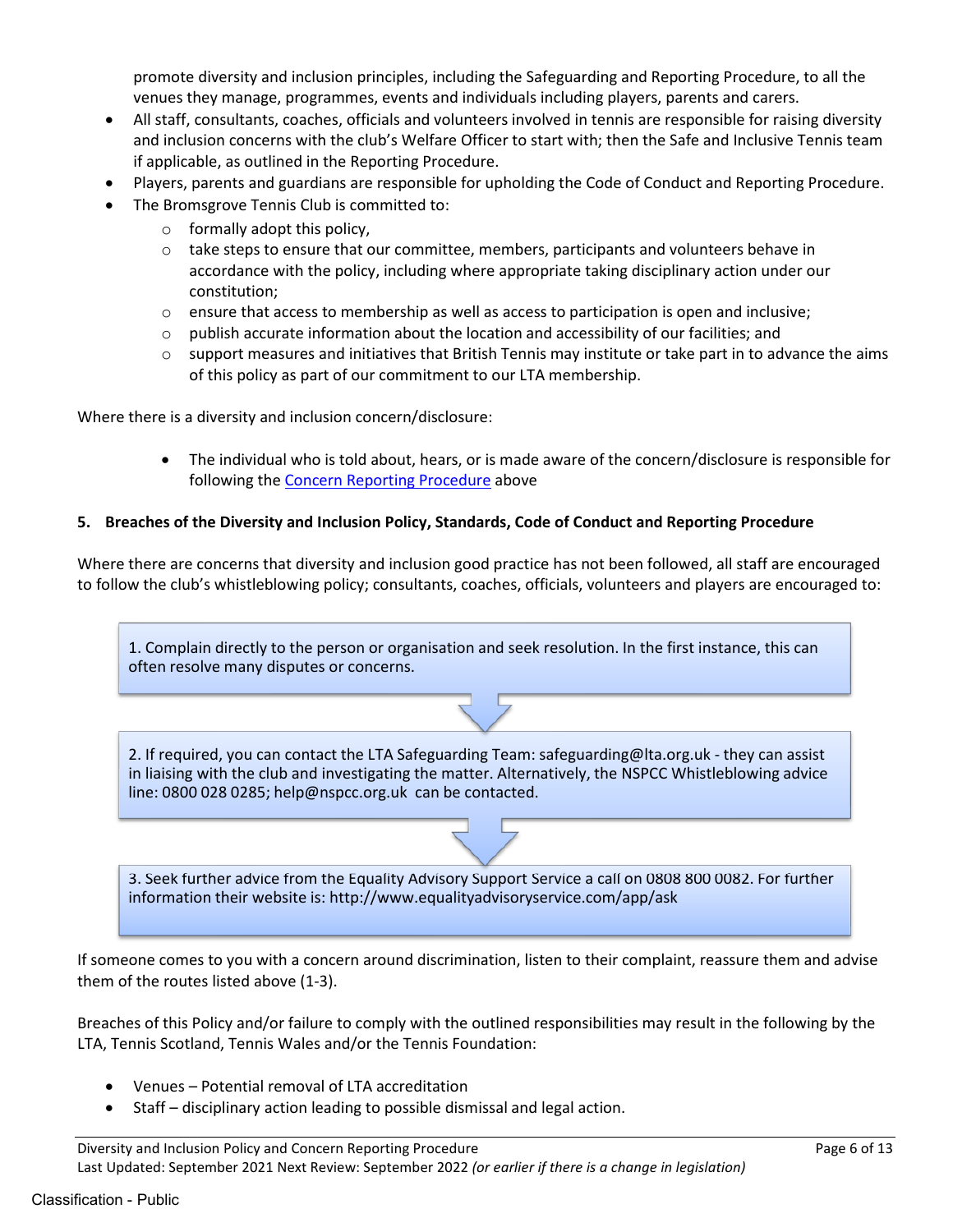- Contracted consultants, officials and coaches termination of current and future roles within all four organisations and possible legal action.
- Recruited volunteers, including councillors and board members termination of current and future roles within all four organisations and possible legal action.

Actions taken by staff, consultants, volunteers, officials, coaches, venues, clubs and/or events outside of the LTA, Tennis Scotland, Tennis Wales and/or the Tennis Foundation that are seen to contradict this Policy may be considered a violation of this Policy.

Where an appeal is lodged in response to a safeguarding decision made by the LTA Safeguarding Team and Safeguarding and Protection Committee and/or Licensing and Registration Committee, an independent appeal body such as Sport Resolutions may be used. Their decision is final.

- **6. Related policies and guidance [examples of other policies provided below please delete as appropriate]**
	- Safeguarding Policy
	- Data Protection Policy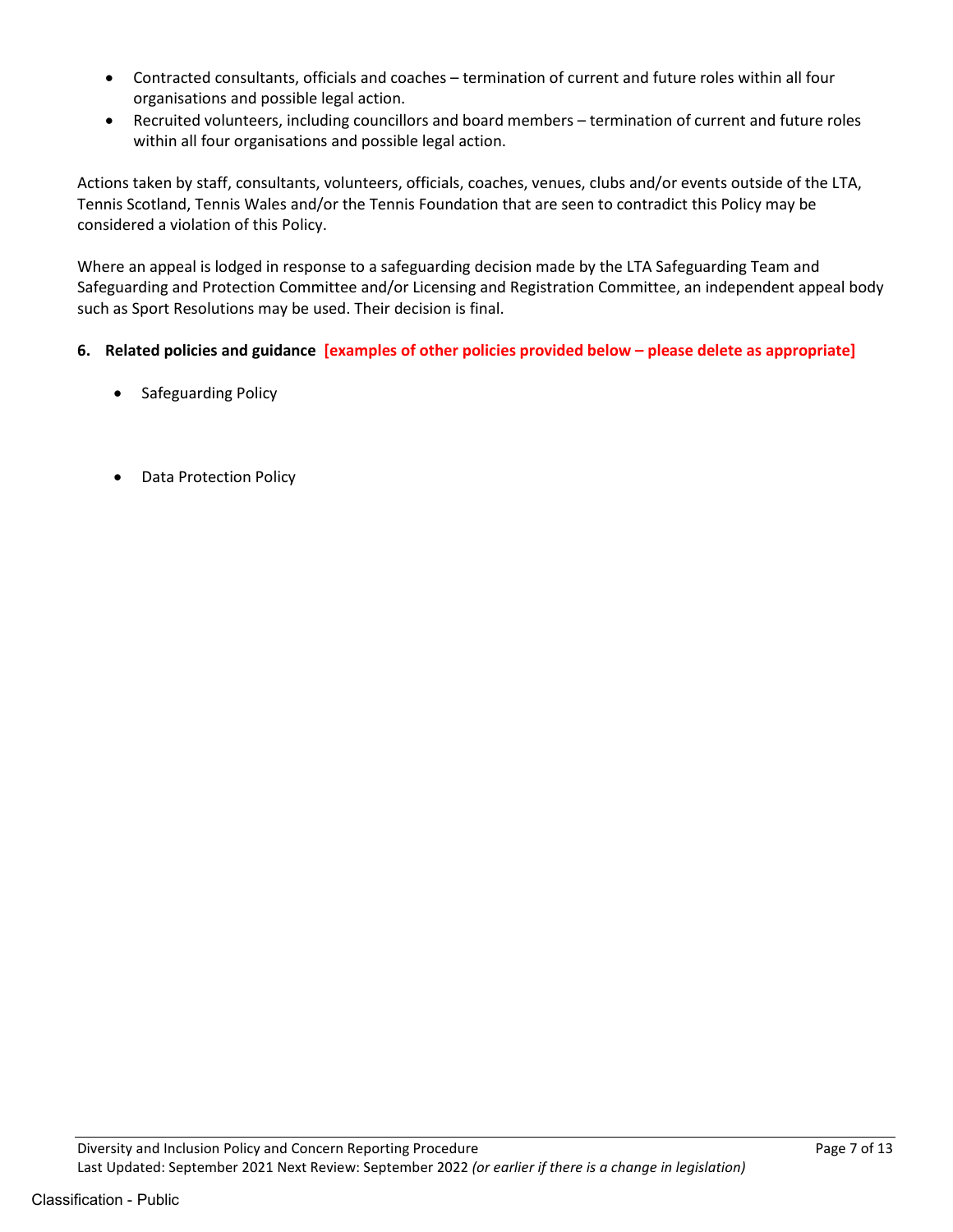# **Codes of Conduct**

#### **All members of staff and volunteers agree to:**

- Prioritise the well-being of all children and adults at risk at all times
- Treat all children and adults at risk fairly and with respect
- Be a positive role model. Act with integrity, even when no one is looking
- Help to create a safe and inclusive environment both on and off court
- Not allow any rough or dangerous behaviour, bullying or the use of bad or inappropriate language
- Report all allegations of abuse or poor practice to the club Welfare Officer
- Not use any sanctions that humiliate or harm a child or adult at risk
- Value and celebrate diversity and make all reasonable efforts to meet individual needs
- Keep clear boundaries between professional and personal life, including on social media
- Have the relevant consent from parents/carers, children and adults before taking or using photos and videos
- Refrain from making physical contact with children or adults unless it is necessary as part of an emergency or congratulatory (e.g. handshake / high five)
- Refrain from smoking and consuming alcohol during club activities or coaching sessions
- Ensure roles and responsibilities are clearly outlined and everyone has the required information and training
- Avoid being alone with a child or adult at risk unless there are exceptional circumstances
- Refrain from transporting children or adults at risk, unless this is required as part of a club activity (e.g. away match) and there is another adult in the vehicle
- Not abuse, neglect, harm or discriminate against anyone; or act in a way that may be interpreted as such
- Not have a relationship with anyone under 18 for whom they are coaching or responsible for
- Not to have a relationship with anyone over 18 whilst continuing to coach or be responsible for them

#### **All children agree to:**

- Be friendly, supportive and welcoming to other children and adults
- Play fairly and honestly
- Respect club staff, volunteers and Officials and accept their decisions
- Behave, respect and listen to your coach
- Take care of your equipment and club property
- Respect the rights, dignity and worth of all participants regardless of age, gender, ability, race, culture, religion or sexual identity
- Not use bad, inappropriate or racist language, including on social media
- Not bully, intimidate or harass anyone, including on social media
- Not smoke, drink alcohol or drugs of any kind on club premises or whilst representing the club at competitions or events
- Talk to the club Welfare Officer about any concerns or worries they have about themselves or others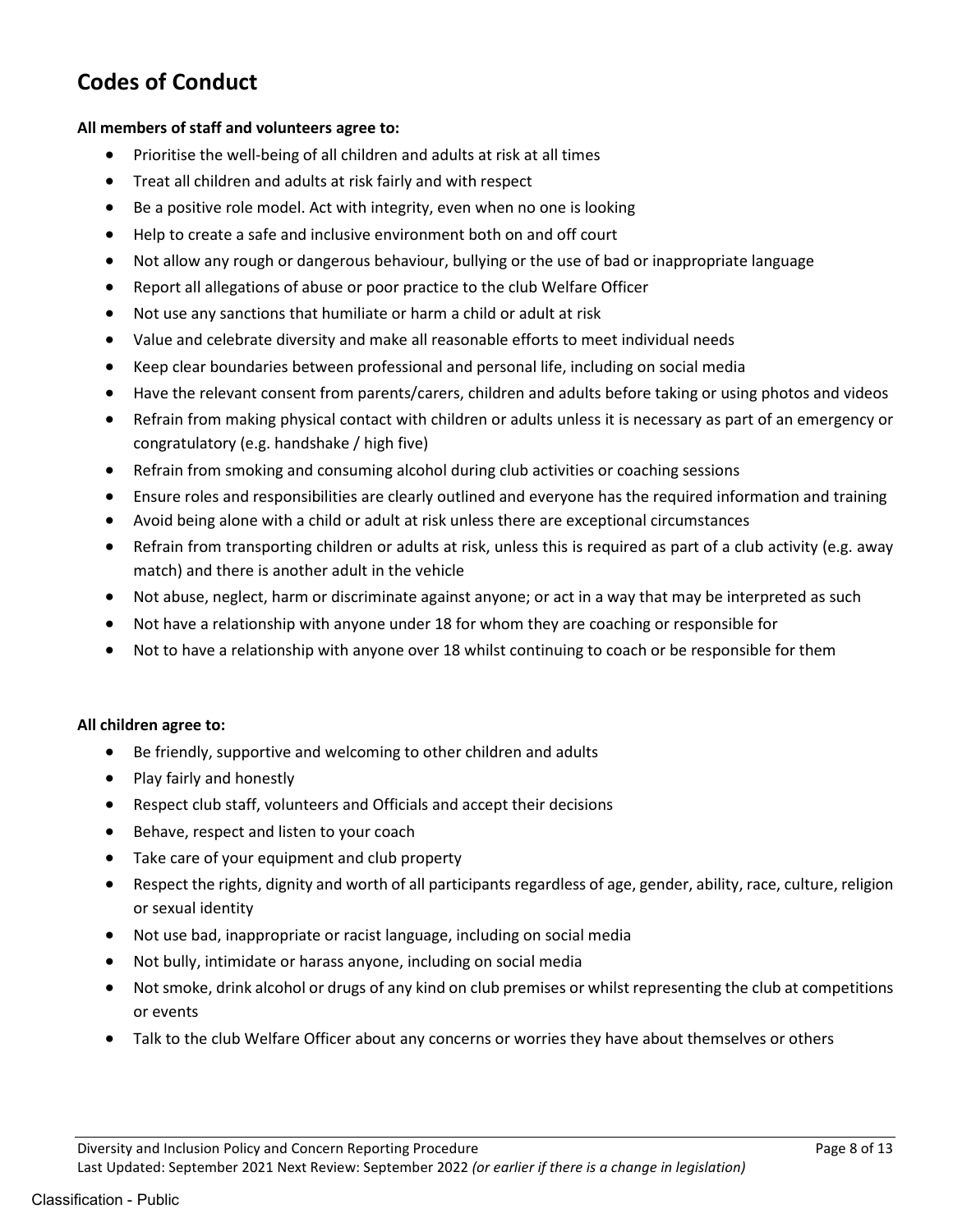#### **All adults agree to:**

- Positively reinforce your child and show an interest in their tennis
- Use appropriate language at all times
- Be realistic and supportive
- Never ridicule or admonish a child for making a mistake or losing a match
- Treat all children, adults, volunteers, coaches, officials and members of staff with respect
- Behave responsibly at the venue; do not embarrass your child
- Accept the official's decisions and do not go on court or interfere with matches
- Encourage your child to play by the rules, and teach them that they can only do their best
- Deliver and collect your child punctually from the venue
- Ensure your child has appropriate clothing for the weather conditions
- Ensure that your child understands their code of conduct
- Adhere to your venue's safeguarding policy, diversity and inclusion policy, rules and regulations
- Provide emergency contact details and any relevant information about your child including medical history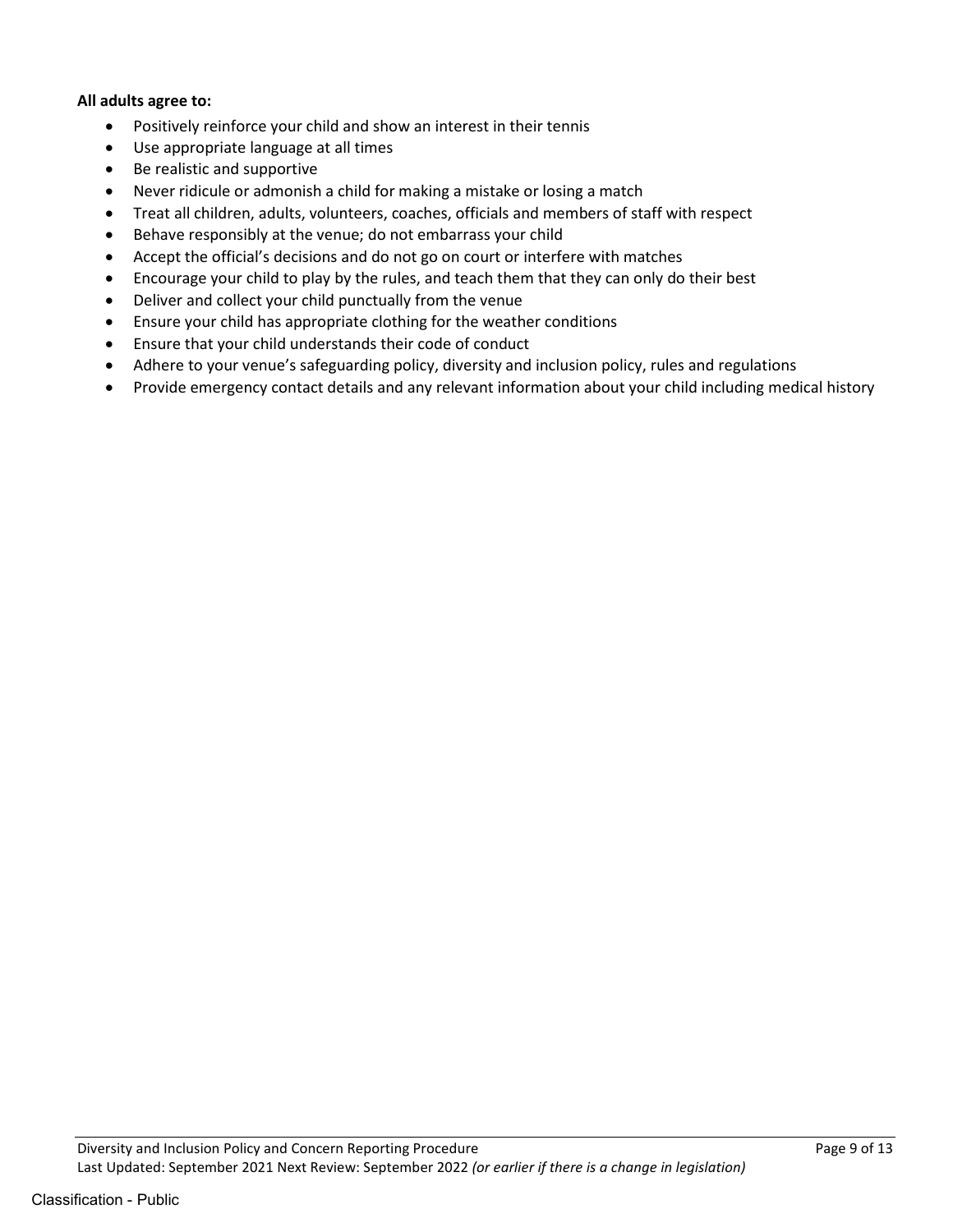# **Appendix A:**

# **Glossary of terms**

**Age:** This refers to a person belonging to a particular age group, which can mean people of the same age (e.g. 32 year old's) or range of ages (e.g. 18 - 30-year old's, or people over 50).

**Bisexual or Bi:**  $-$  refers to a person who has an emotional and/or sexual orientation towards more than one gender.

**Bullying:** can involve any form of physical, emotional, sexual or discriminatory abuse. It can also include cyberbullying – using social media or mobile phones to perpetrate bullying.

**Direct discrimination:** treating someone less favourably than another person because of a protected characteristic.

**Disability:** A person having a physical or mental impairment that has a substantial and long-term adverse effect on that person's ability to carry out normal day-to-day activities.

**Discrimination:** treating someone in a less favourable way and causing them harm, because of their age, disability, gender reassignment, marriage or civil partnership, pregnancy or maternity, race, religion or belief, sex or sexual orientation.

**Discrimination by association:** discrimination against someone because they are associated with another person who possesses a protected characteristic.

**Discrimination by perception:** discrimination against someone because of the belief that someone possesses a protected characteristic.

**Diversity:** acknowledging and celebrating the differences between groups of people and between individuals**.** 

**Equality**: treating everyone with fairness and respect and recognising and responding to the needs of individuals. Taking positive actions to address existing disadvantages and barriers affecting how people engage with and participate in tennis.

**Ethnicity**: the social group a person belongs to, and either identifies with or is identified with by others, as a result of a mix of cultural and other factors including language, diet, religion, ancestry and physical features traditionally associated with race. Ethnicity is essentially self-defined and may change over time.

**Gay**: refers to a man who has an emotional, romantic and/or sexual orientation towards men. Also, a generic term for lesbian and gay sexuality - some women define themselves as gay rather than lesbian.

**Gender identity: t**his is an individual's internal self-perception of their own gender. A person may identify as a man, as a woman, as neither man or woman (non-binary) or as androgyne/polygender.

**Gender reassignment**: The process of changing or transitioning from one gender to another.

**Harassment:** unwanted conduct related to a relevant protected characteristic, which has the purpose or effect of violating an individual's dignity or creating and intimidating, hostile, degrading, humiliating or offensive environment for that individual or creates an intimidating, hostile, degrading, humiliating or offensive environment. The focus is on the perception of the complainant not the intent of the perpetrator. Employees can complain of behaviour they find offensive even if it is not directed at them.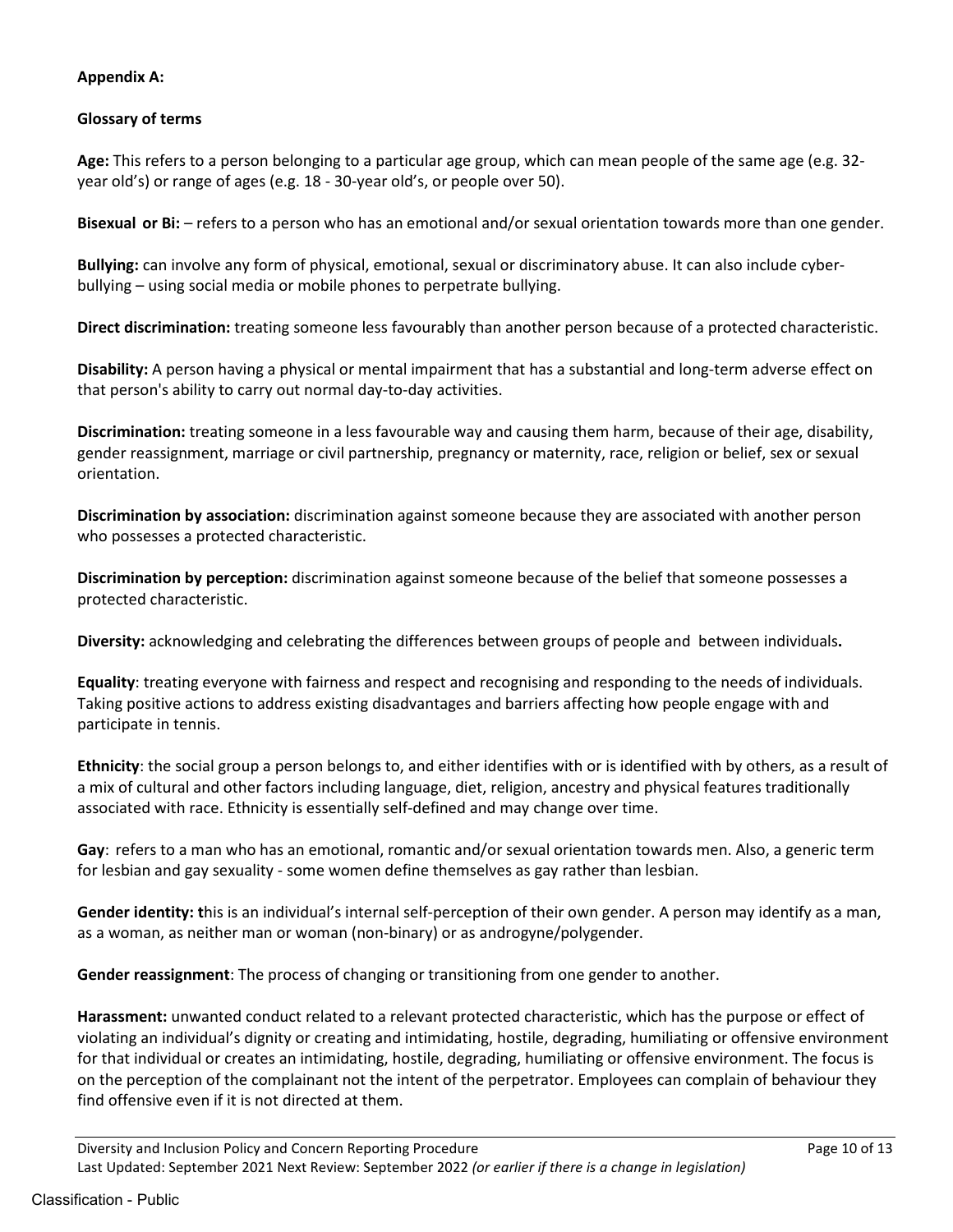**Hate crime:** crime that is targeted at a person because of hostility or prejudice towards that person's disability, race or ethnicity, religion or belief, sexual orientation or transgender identity. This can be committed against a person or property.

**Homophobia**: the fear, unreasonable anger, intolerance or/and hatred toward homosexuality, lesbian gay and bisexual people whether that person is homosexual or not.

**Inclusive leadership** – leaders who are aware of their own biases and preferences, actively seek out and consider different views and perspectives to inform better decision-making. They see diverse talent as a source of competitive advantage and inspire diverse people to drive organisational and individual performance towards a shared vision.

**An Inclusive Leader** – is a role model exemplar of inclusive behaviour; listens to and seeks out the views of diverse people and takes account of these views, without bias, in the decisions they make; appreciates that a diverse group of people will generate more creative solutions to problems and encourages this; inspires people through a shared vision of future success and motivates them to deliver it; leverages difference for high performance and provides responsive excellence to customers', clients' and service users' needs; provides positive feedback to boost people's self-efficacy; puts effort into helping diverse people identify their talents and develop them for performance now and future advancement; communicates authentically and honestly in a way that inspires trust, loyalty and wellbeing.

**Inclusion:** recognising that people from different backgrounds may have difference needs and expectations and may experience barriers in trying to access tennis. An inclusive venue is one that takes steps to attract and engage with people from many different backgrounds and meet their needs so that everyone has a positive experience and has the opportunity to achieve their potential.

**Indirect discrimination:** a practice, policy or rule which applies to everyone in the same way, but that has a worse effect on some people than others.

**LGBTQ:** an acronym for Lesbian, Gay, Bisexual, Trans and Questioning.

**Lesbian**: a woman who has an emotional romantic and /or sexual orientation towards women.

**Monitoring equality**: refers to data collection and analysis to check if people with protected characteristics are participating and being treated equally. For example: monitoring of the number of people with a disability who play tennis at our venue.

**Non-binary** – an umbrella term for a person who does not identify as only male or only female, or who may identify as both.

**Positive action:** a range of lawful actions that seek to overcome or minimise disadvantages (for example in employment opportunities) that people who share a protected characteristic have experienced, or to meet their different needs.

**Pregnancy and maternity**: pregnancy is the condition of being pregnant or expecting a baby. Maternity refers to the period after the birth, and is linked to maternity leave in the employment context. In the non-work context, protection against maternity discrimination is for 26 weeks after giving birth, and this includes treating a woman unfavourably because she is breastfeeding.

**Questioning**: it refers to the process of exploring your own sexual orientation and/or gender identity.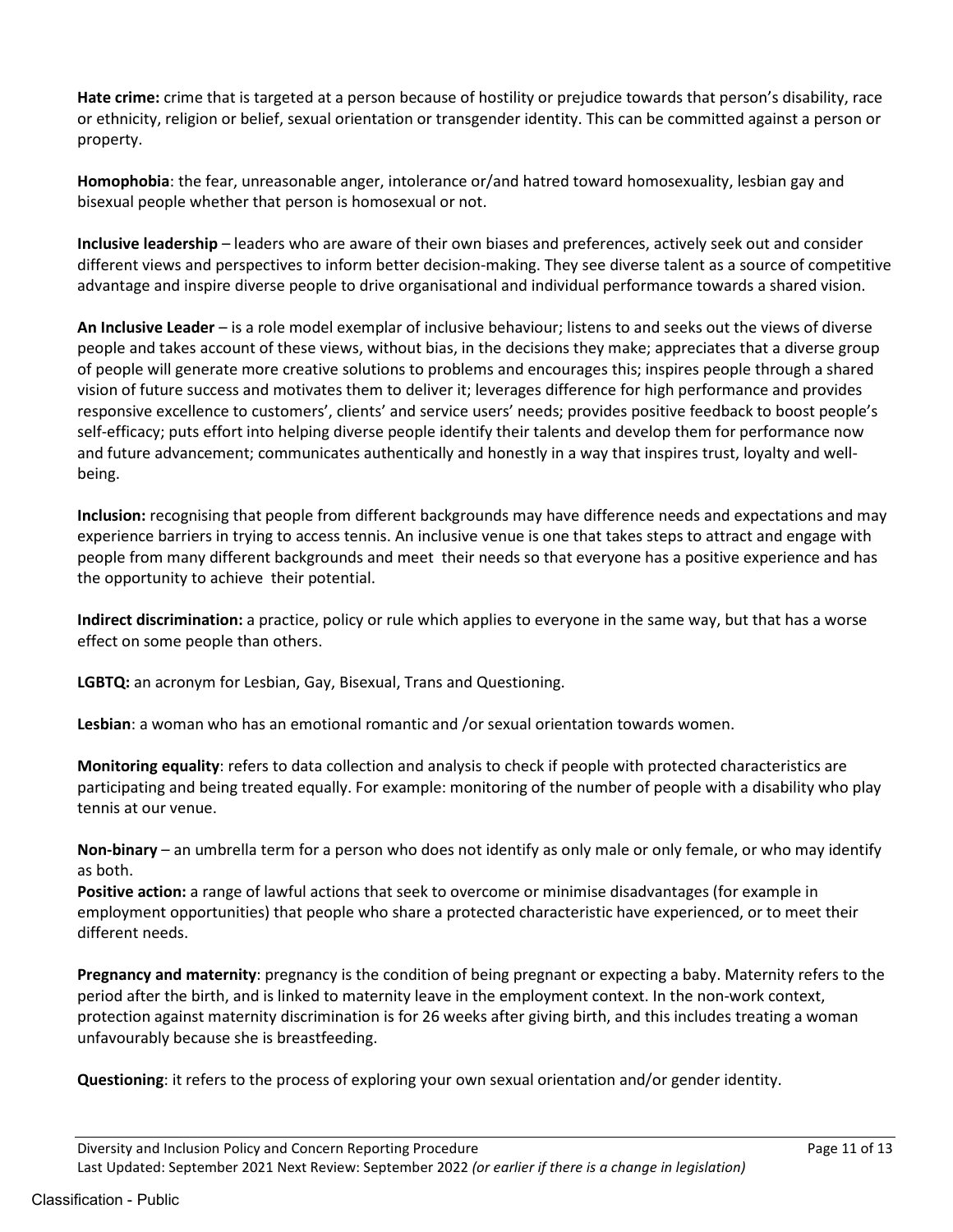**Race:** refers to the protected characteristic of race. It refers to a group of people defined by their race, colour, and nationality (including citizenship) ethnic or national origins.

**Radicalisation, extremism and terrorist behavior**: Radicalisation is the process by which a person comes to support terrorism and/or forms of extremism. Extremism is vocal or active opposition to fundamental British values, including democracy, the rule of law, individual liberty and mutual respect and tolerance of different faiths and beliefs. There is no single way to identify an individual who is likely to be susceptible to extremist ideology. The internet and the use of social media can be a major factor in the radicalisation of people.

**Reasonable adjustment**: What is considered reasonable will depend on all the circumstances of the case including the size of an organisation and its resources, what is practicable, the effectiveness of what is being proposed and the likely disruption that would be caused by taking the measure in question as well as the availability of financial assistance

**Religion or belief:** religion has the meaning usually given to it but belief includes religious and philosophical beliefs including lack of belief (e.g. atheism). Generally, a belief should affect your life choices or the way you live for it to be included in the definition.

**Sex:** refers to the biological makeup such as primary and secondary sexual characteristics, genes, and hormones. The legal sex is usually assigned at birth and has traditionally been understood as consisting of two mutually exclusive groups, namely men and women.

**Sexual orientation:** a person's emotional, romantic and/or sexual attraction to another person.

**Trans:** an umbrella term to describe people whose gender is not the same as, or does not sit comfortably with, the sex they were assigned at birth. Trans people may describe themselves using one or more of a wide variety of terms, including (but not limited to) transgender, cross dresser, non-binary, genderqueer (GQ).

**Transphobia**: the fear, unreasonable anger, dislike, intolerance or/and hatred toward trans people, whether that person has undergone gender reassignment or is perceived to have done that.

**Transsexual Person:** someone who has started the process of changing their gender identity is undergoing or has undergone gender reassignment.

**Unconscious bias or implicit bias:** this refers to a bias that we are unaware of, and which happens outside of our control. It is a bias that happens automatically and is triggered by our brain making quick judgments and assessments of people and situations, influenced by our background, cultural environment and personal experiences.

**Victimisation:** when someone is treated badly because they have made or supported a complaint or grievance.